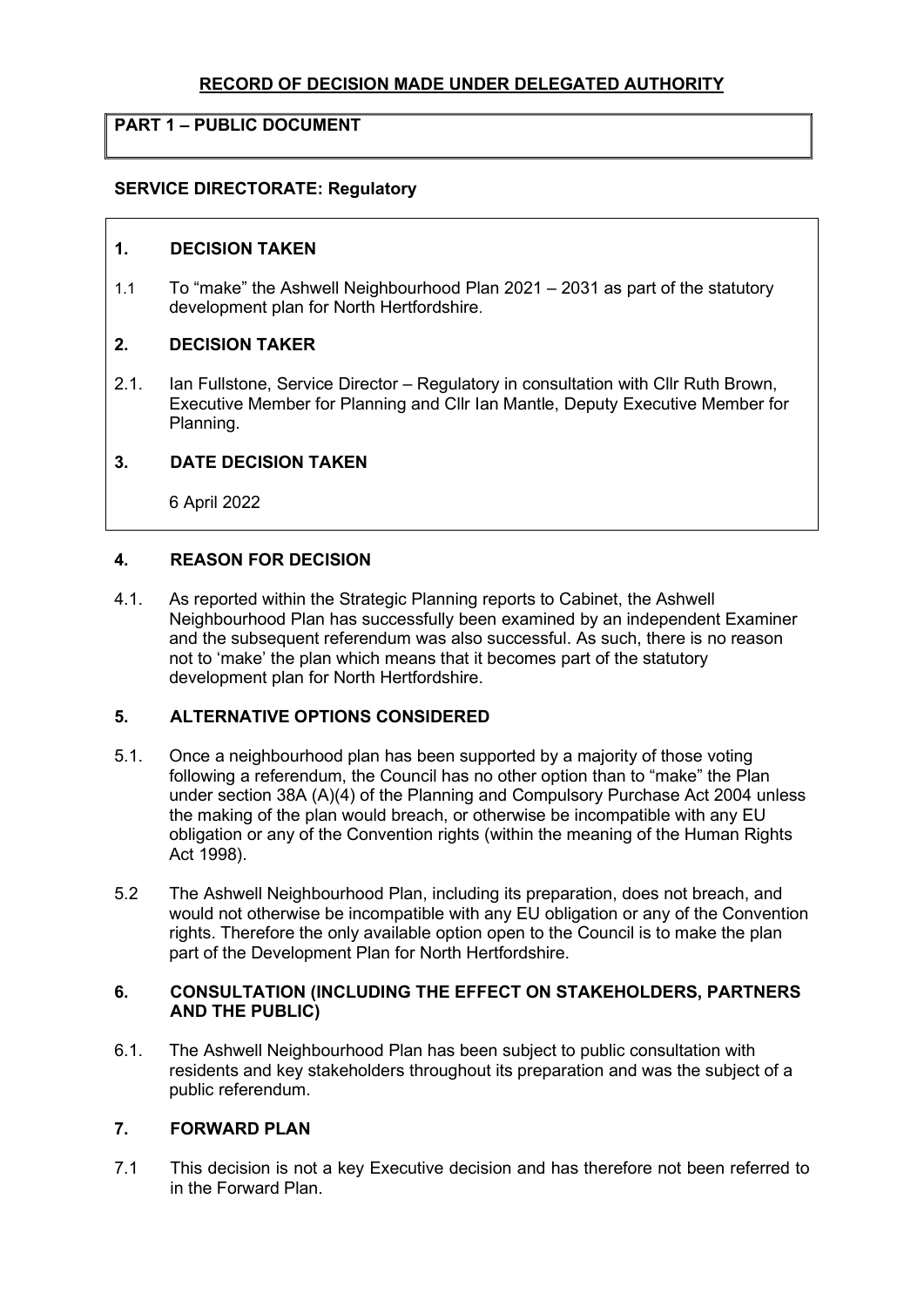# 8. BACKGROUND/ RELEVANT CONSIDERATIONS

- 8.1 The Ashwell Neighbourhood Plan was submitted to the Council for examination in February 2021 and was subsequently publicised for comments for 6 weeks between March and April 2021. An independent examiner, Andrew Ashcroft was appointed by the Council in consultation with Ashwell Parish Council to undertake the independent examination of the neighbourhood plan. The examiner did not consider that a public hearing was necessary for this neighbourhood plan but issued a clarification note with questions for both the Parish and the District Councils.
- 8.2 After receiving the additional information from both the Parish and District Councils, the examiner issued his report which concluded that subject to making some minor modifications, the neighbourhood plan met the "basic conditions" and should proceed to a referendum.
- 8.3 The referendum took place on 3 March 2022. The residents of the Ashwell neighbourhood planning area voted in favour of the area's neighbourhood plan. In total, 364 people voted "yes" and 24 people voted "no". There were no rejected ballot papers. The turnout was 25% of the electorate. 93.8% of those voting voted in favour of the neighbourhood plan.
- 8.4 Once a neighbourhood plan has successfully passed all of the stages of preparation, including the Examination and the Referendum, it is "made" by the local planning authority. Delegated authority to "make" the neighbourhood plan following a successful referendum was granted by Cabinet on 31 July 2018 to the Service Director – Regulatory in consultation with the Executive Member for Planning and Transport. Once the neighbourhood plan is "made" it forms part of the statutory Development Plan when considering development proposals in the designated neighbourhood planning area of Ashwell.

## 9. LEGAL IMPLICATIONS

- 9.1. Delegated authority to "make" a neighbourhood plan following a successful referendum was granted by Cabinet on 31 July 2018 to the Service Director – Regulatory in consultation with the Executive Member for Planning and Transport.
- 9.2. Section 38A(4)(a) of the Planning and Compulsory Purchase Act 2004 requires the Council to "make" the Neighbourhood Plan as soon as reasonably practicable if more than half of those voting in the referendum have voted in favour of the proposal. The Council is content that the Ashwell Neighbourhood Plan meets the specified basic conditions, does not breach the European Convention on Human Rights and is not incompatible with EU obligations arising from the Habitats Regulations Assessments in accordance with the Conservation of Habitats and Species Regulations 2017 (as amended) and the Conservation of Offshore Marine Habitats and Species Regulations 2017 (as amended).
- 9.3. Sections 38A (9) and (10) of the Planning and Compulsory Purchase Act 2004 requires the Council to publicise their decision (the "decision statement") and reason for the decision and details of where and when it can be inspected. A copy of the decision statement should be sent to the Parish Council (as the qualifying body that initiated the process) and to any person who asked to be notified of the decision.

## 10. FINANCIAL IMPLICATIONS

10.1 There are no direct financial implications arising from the decision to "make" the Ashwell Neighbourhood Plan 2021 – 2031 as part of the statutory development plan for North Hertfordshire.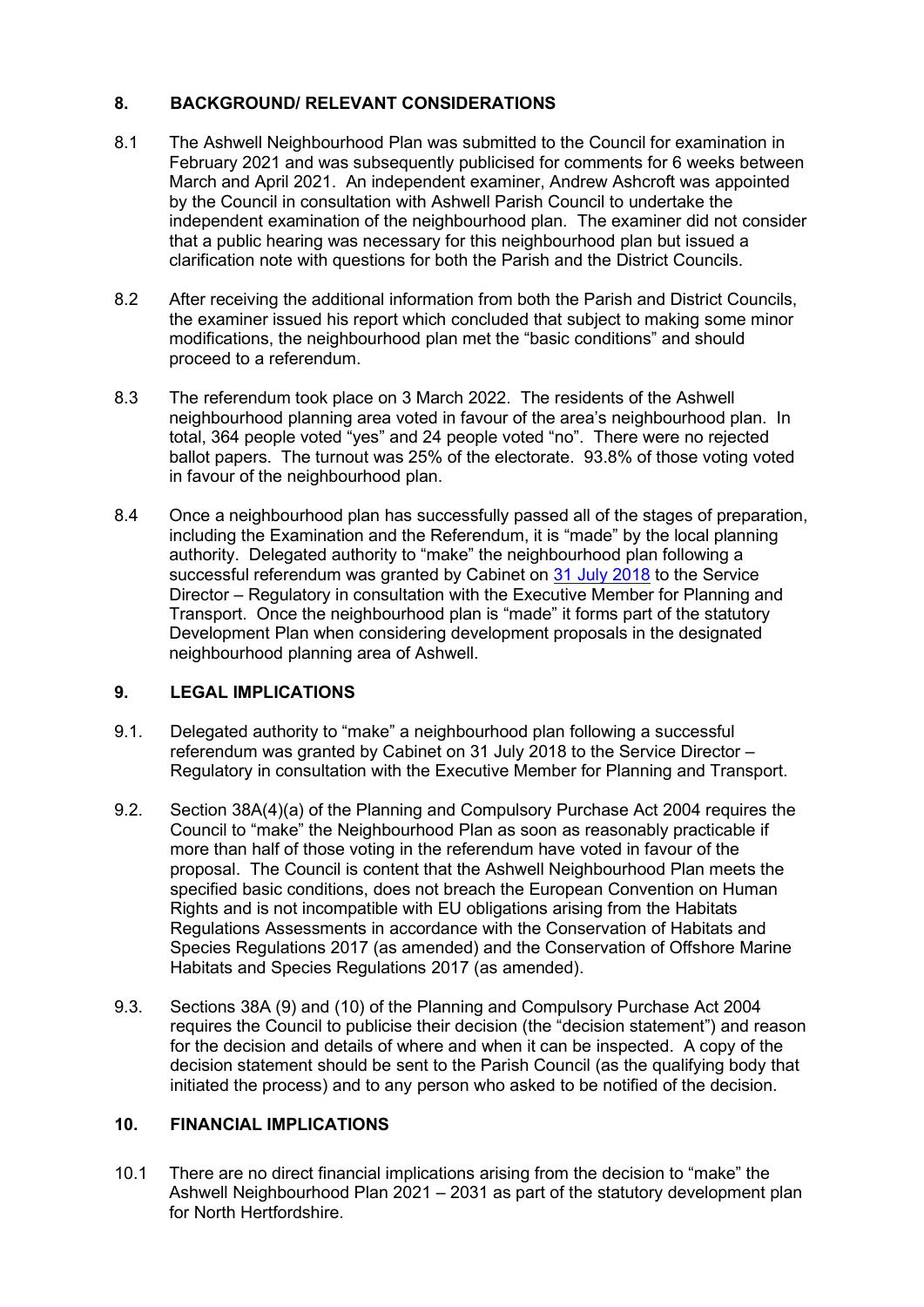- 10.2 The Ministry of Housing, Communities and Local Government (MHCLG) allocated funding until March 2022 to assist local planning authorities to meet the legislative duties in relation to neighbourhood plans. Local authorities are eligible to apply for this funding once a date has been set for the referendum. A claim will be submitted in the current claim period to the Department for Levelling Up, Housing and Communities (DLUHC) for £20,000 in respect of the Ashwell Neighbourhood Plan. This claim will be subject to ministerial approval with a decision expected shortly. This will be used to cover the costs of the Inspector, undertaking the referendum and officer time.
- 10.3 There have been no announcements from the DLUHC in respect of funding for local planning authorities to support neighbourhood planning after April 2022, as such any unspent grant is placed in a reserve to cover on-going costs associated with neighbourhood planning.

## 11. RISK IMPLICATIONS

11.1 There are no direct risk implications from this report.

## 12. EQUALITIES IMPLICATIONS

- 12.1 In line with the Public Sector Equality Duty, public bodies must, in the exercise of their functions, give due regard to the need to eliminate discrimination, harassment, victimisation, to advance equality of opportunity and foster good relations between those who share a protected characteristic and those who do not.
- 12.2 There are not considered to be any direct equality issues arising from this report. Future individual schemes or considerations may well be subject to appropriate review to ensure they comply with latest equality legislative need. Any risks and opportunities identified will also be subject to assessment for impact on those that share a protected characteristic.

### 12. SOCIAL VALUE IMPLICATIONS

12.1 As the recommendations made in this report do not constitute a public service contract, the measurement of "social value" as required by the Public Services (Social Value) Act 2012 need not be applied, although equalities implications and opportunities are identified in the relevant section at paragraph 13.

## 13. HUMAN RESOURCE IMPLICATIONS

13.1 None.

### 14. ENVIRONMENTAL IMPLICATIONS

- 14.1 There are no known environmental impacts or requirements that apply to this report.
- 14.2 The Council, as "responsible authority", determines if the neighbourhood plan is likely to have significant environmental effects. It was determined, in a Screening Determination, dated June 2020 that the neighbourhood plan would not require a Strategic Environmental Assessment.

# 15. BACKGROUND PAPERS

- 15.1 Cabinet Report March 2014 Ashwell Neighbourhood Planning Area (Minute 127)
- 15.2 Cabinet Report July 2018 Strategic Planning Report (Minute 21)
- 15.3. Cabinet Report June 2021 Strategic Planning Report (Minute 9)